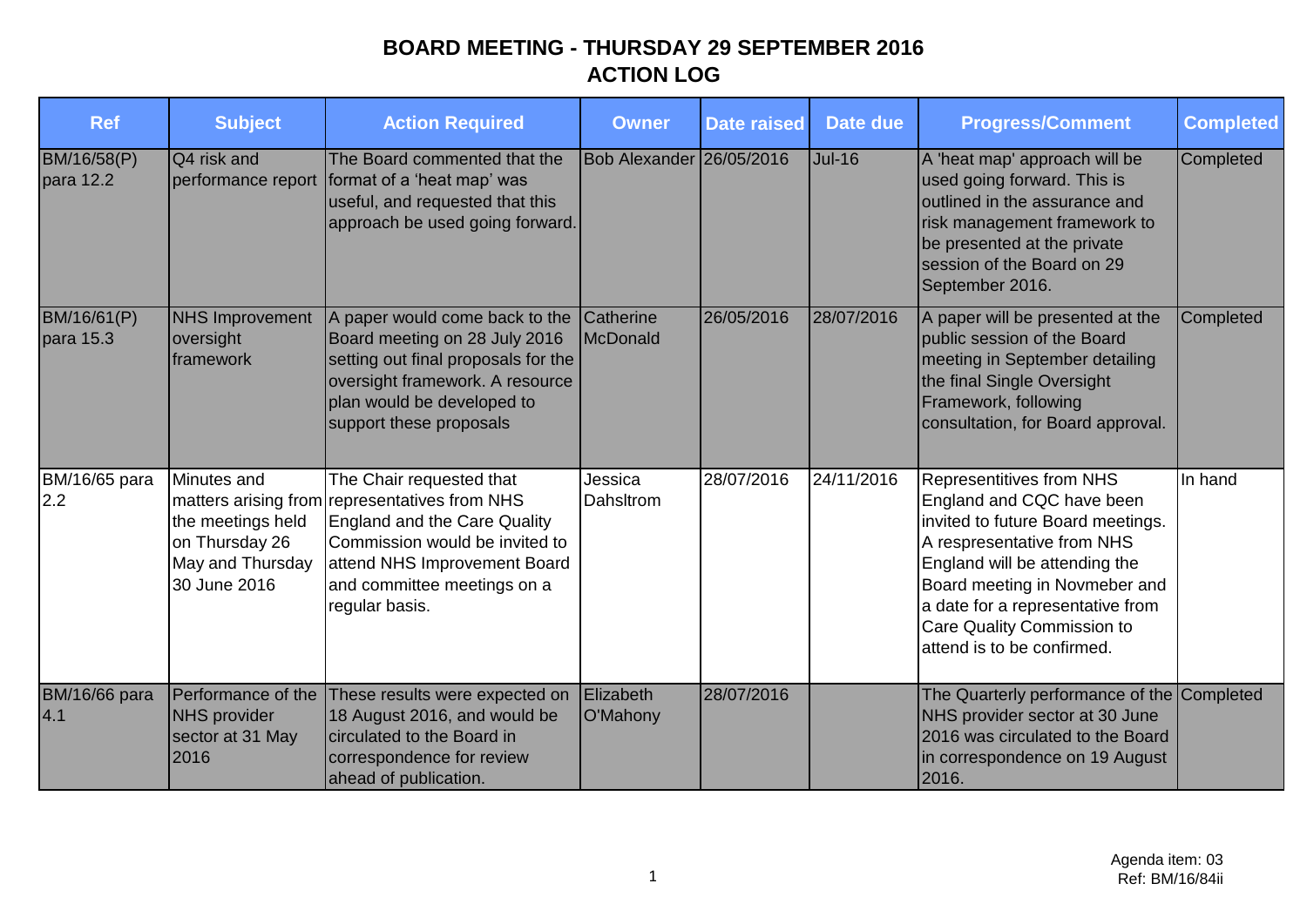| <b>Ref</b>                  | <b>Subject</b>                                                        | <b>Action Required</b>                                                                                                                                                                                                                                    | <b>Owner</b>                                     | <b>Date raised</b> | Date due   | <b>Progress/Comment</b>                                                                                                                                                                                                                                                                                  | <b>Completed</b> |
|-----------------------------|-----------------------------------------------------------------------|-----------------------------------------------------------------------------------------------------------------------------------------------------------------------------------------------------------------------------------------------------------|--------------------------------------------------|--------------------|------------|----------------------------------------------------------------------------------------------------------------------------------------------------------------------------------------------------------------------------------------------------------------------------------------------------------|------------------|
| BM/16/66 para<br>4.4        | Performance of the<br><b>NHS provider</b><br>sector at 31 May<br>2016 | The Board requested a paper<br>setting out the underlying drivers<br>for performance against<br>ambulance targets, to be<br>presented at the Board meeting<br>on 29 September 2016.                                                                       | Bob Alexander 28/07/2016                         |                    | 29/09/2016 | A paper on 'Operational<br>Performance of Ambulance<br>Trusts' is to be presented at the<br>public session of the Board on<br>29 September 2016. A further<br>paper on underlying drivers for<br>performance against ambulance<br>targets will be presented at the<br>Board meeting in November<br>2016. | In hand          |
| <b>BM/16/67 para</b><br>5.4 | Update on<br>Sustainability and<br>Transformation<br><b>Plans</b>     | The Board requested that a<br>progress update on STPs would<br>be brought back to the next<br>meeting of the Board. A<br>separate session would also be<br>organised for interested Board<br>members to go through a<br>selection of STPs in more detail. | <b>Bob</b><br>Alexander,<br>Jessica<br>Dahlstrom | 28/07/2016         | 29/09/2016 | A paper on STPs will be<br>presented at the public session<br>of the Board on 29 September<br>2016.                                                                                                                                                                                                      | Completed        |
| <b>BM/16/68 para</b><br>6.4 | Improvement report                                                    | The importance of resolving any<br>regulatory issues that prevented<br>vanguard organisations making<br>progress was emphasised, and<br>a paper on this subject would<br>come back to the Board.                                                          | Ben Dyson                                        | 28/07/2016         | 29/09/2016 | A paper on 'New Care Models<br>Update: NHS Improvement's<br>role in establishing and<br>overseeing ACOs' will be<br>presented at the public session<br>of the Board on 29 September<br>2016.                                                                                                             | Completed        |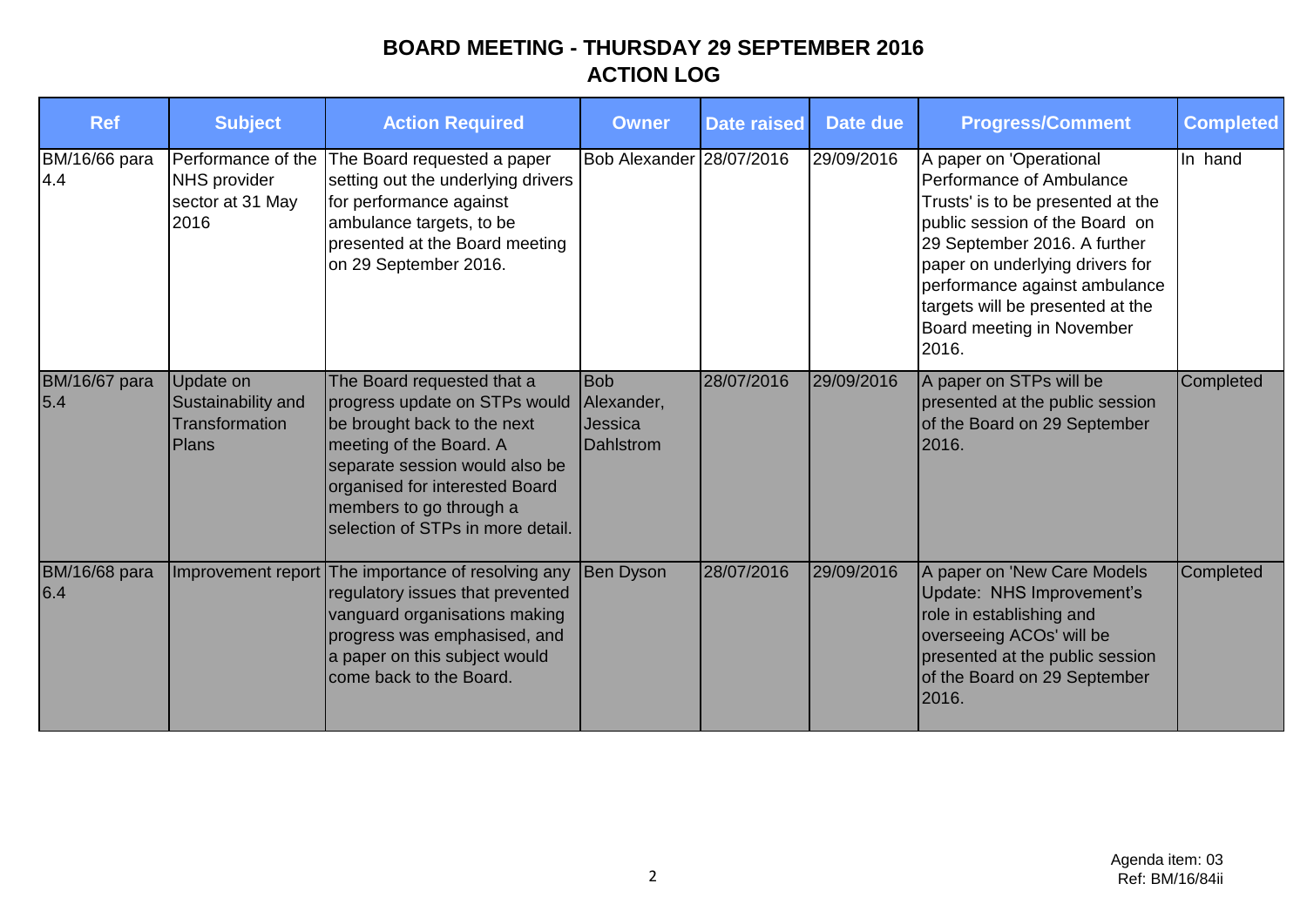| <b>Ref</b>               | <b>Subject</b>                     | <b>Action Required</b>                                                                                                                                                                                                                                                                                                                                                                                                                        | <b>Owner</b>                                  | <b>Date raised</b> | Date due   | <b>Progress/Comment</b>                                                                                                                                                                                                                                                                                   | <b>Completed</b> |
|--------------------------|------------------------------------|-----------------------------------------------------------------------------------------------------------------------------------------------------------------------------------------------------------------------------------------------------------------------------------------------------------------------------------------------------------------------------------------------------------------------------------------------|-----------------------------------------------|--------------------|------------|-----------------------------------------------------------------------------------------------------------------------------------------------------------------------------------------------------------------------------------------------------------------------------------------------------------|------------------|
| BM/16/70 para<br>7.2     | Corporate report                   | The Chair of the Audit and Risk<br>Assurance Committee provided<br>an overview of progress made<br>on risk management, and<br>suggested this should be added<br>to the list of topics for future<br>Board development sessions.                                                                                                                                                                                                               | Jessica<br>Dahlstrom                          | 28/07/2016         |            | The Chair of Audit and Risk<br>Assurance Committee to discuss<br>this with the Chair of the Board.                                                                                                                                                                                                        | In hand          |
| Oral item para<br>10.3   | <b>Chief Executive's</b><br>update | The importance of a detailed<br>analysis of Q1 data was<br>emphasised, and the Board<br>requested that a teleconference<br>would be organised for the week<br>commencing 22 August to<br>discuss the Q1 results. The<br>Board also requested that a<br>paper would be presented at the<br>next Board meeting on the risks<br>contained in the financial plan for<br>2016/17, and in the forecast<br>deficit of £580 million in<br>particular. | Elizabeth<br>OMahony,<br>Jessica<br>Dahlstrom | 28/07/2016         |            | A teleconference took place on<br>24 August with Board members<br>to discuss the Q1 results. Details<br>of the financial plan for 2016/17:<br>overview of risks will be included<br>in the performance of the NHS<br>provider sector report for the<br>private session of the September<br>Board meeting. | Completed        |
| BM/16/72(P)<br>para 12.1 | Chairman's report                  | The Board discussed<br>stakeholder engagement more<br>generally, and asked to be<br>provided with a weekly update of<br>recent news and stakeholder<br>engagement events, as well as a<br>forward look of events and<br>activity planned for the near<br>future.                                                                                                                                                                              | Helen<br>Buckingham                           | 28/07/2016         | 14/10/2016 | A draft weekly update of recent<br>news has been circulated to<br><b>Executive Directors. This will also</b><br>be circulated to the Board in the<br>next few weeks.                                                                                                                                      | In hand          |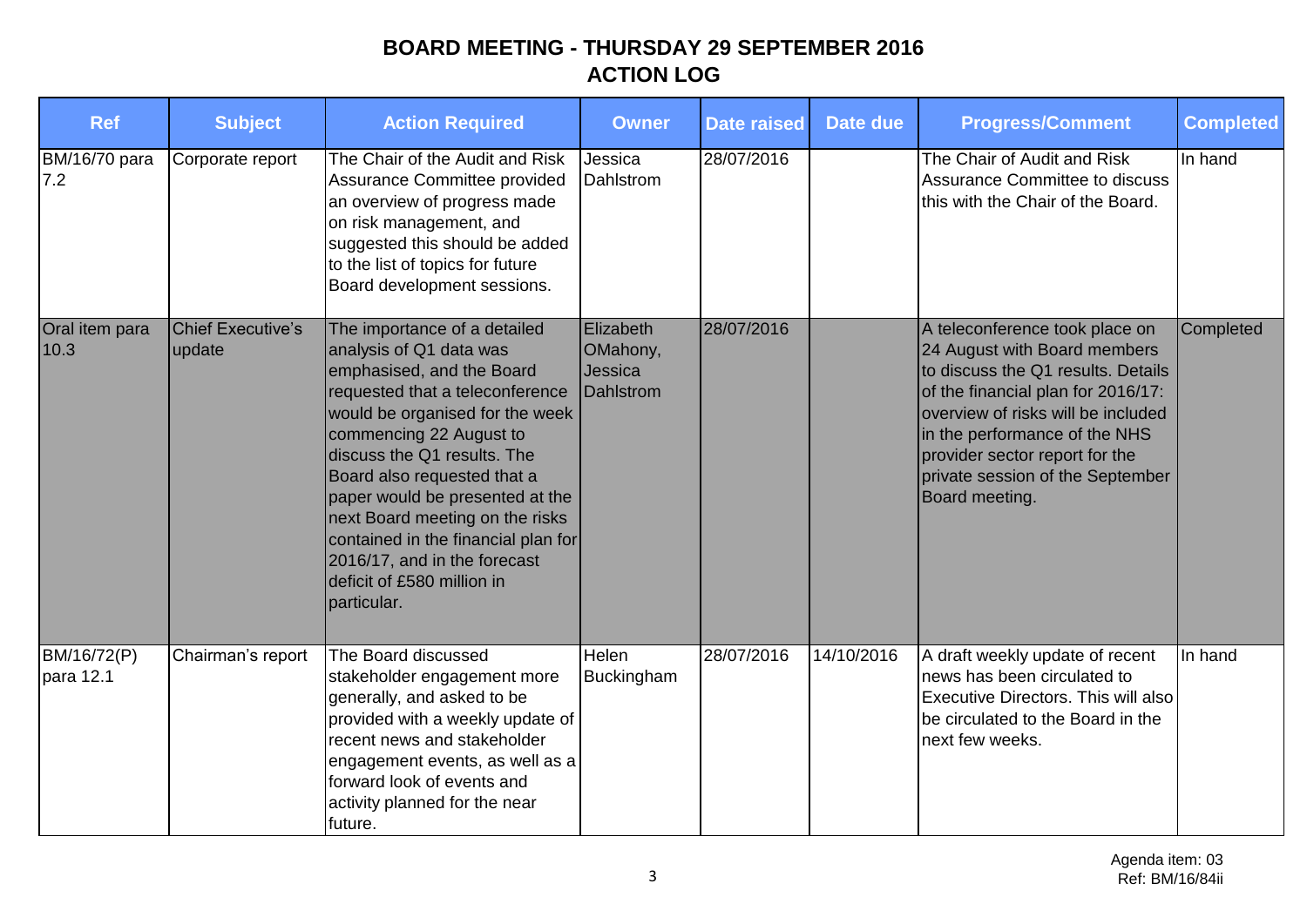| <b>Ref</b>               | <b>Subject</b>            | <b>Action Required</b>                                                                                                                                                                                                                                                                                                                   | <b>Owner</b>                | <b>Date raised</b> | Date due   | <b>Progress/Comment</b>                                                                                                                                                                                              | <b>Completed</b> |
|--------------------------|---------------------------|------------------------------------------------------------------------------------------------------------------------------------------------------------------------------------------------------------------------------------------------------------------------------------------------------------------------------------------|-----------------------------|--------------------|------------|----------------------------------------------------------------------------------------------------------------------------------------------------------------------------------------------------------------------|------------------|
| BM/16/72(P)<br>para 12.2 | Chairman's report         | The Board discussed the<br>implications of the recent<br>referendum decision that Britain<br>leave the European Union for<br>NHS Improvement and the NHS,<br>and emphasised the importance<br>of mobilising efforts to influence<br>the debate. A paper on this<br>subject would come back to the<br>Board.                              | Jim Mackey                  | 28/07/2016         | 29/09/2016 | A paper on 'Implications of the<br>EU referendum outcome for the<br>NHS' is to be presented at the<br>private session of the Board on<br>29 September 2016.                                                          | Completed        |
| Oral item para<br>14.2   | 2017/18 planning<br>round | The Board requested that a flow<br>chart setting out the 2017/18<br>planning process would be<br>presented at the Board meeting<br>on 29 September 2016.                                                                                                                                                                                 | Elizabeth<br><b>OMahony</b> | 28/07/2016         |            | A summary setting out the<br>2017/18 planning process has<br>been included in the Operational<br>Planning 2016/17 to 2017/18<br>paper to be presented at the<br>public session of the Board on 29<br>September 2016. | Completed        |
| BM/16/77(P)<br>para 18.3 | New care models<br>update | The Board requested a briefing<br>on new care models for<br>interested non-Executive<br>Directors, and welcomed the<br>proposal that this could be<br>combined with an information<br>session for senior leaders of<br>vanguard organisations. The<br>Board also requested an update<br>on new care model for the next<br>Board meeting. | <b>Ben Dyson</b>            | 28/07/2016         | 29/09/2016 | Briefings on new care models<br>have been organised for October<br>2016. A paper on New Care<br>Models update is to be presented<br>at the public session of the Board<br>on 29 September 2016.                      | Completed        |